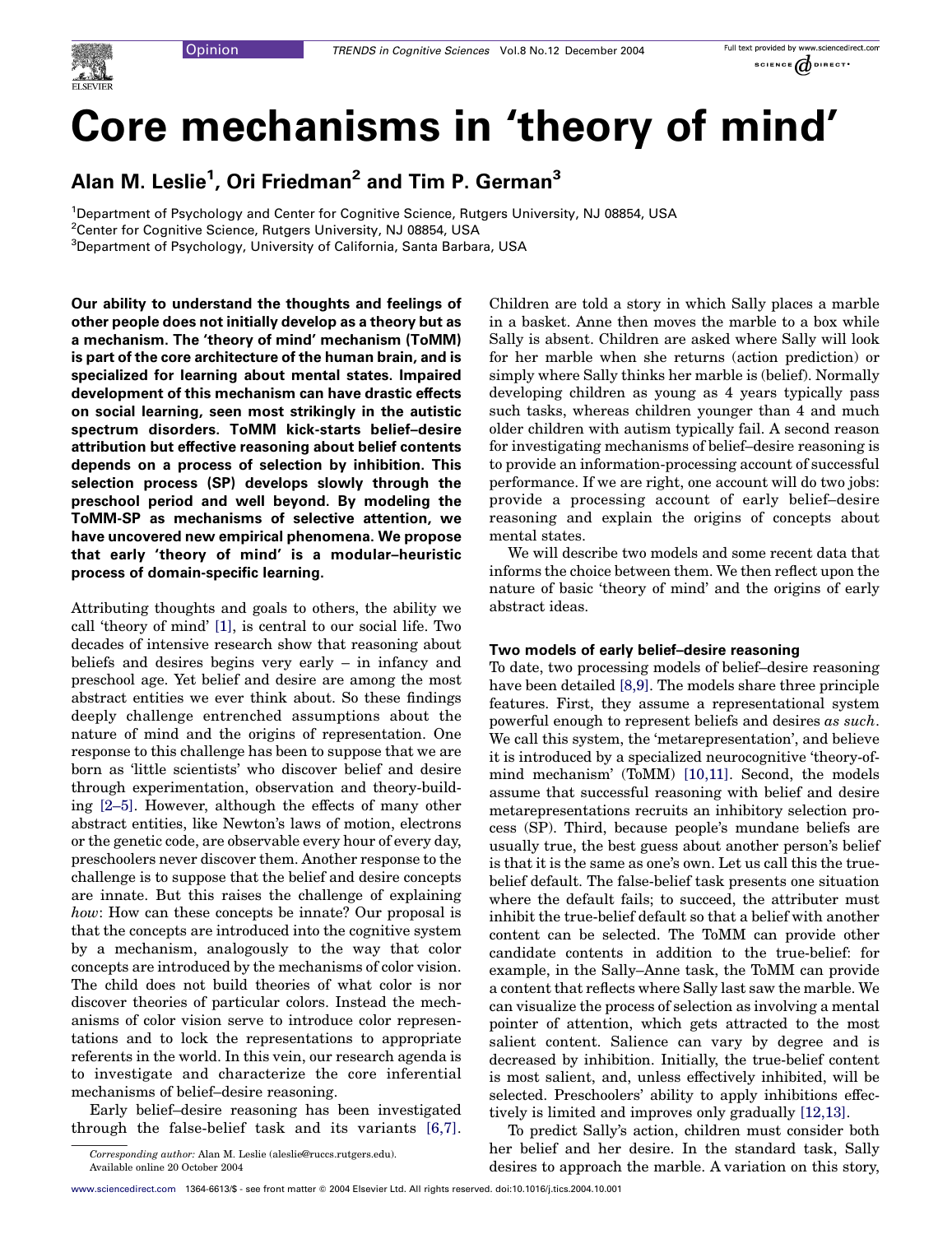

Figure 1. Two competing models of 'selection by inhibition' in belief-desire reasoning. (a,b) show how the models operate in the standard false-belief task where the character has a desire to approach the target. For example, Sally might have a true belief (TB) about the location of the marble ('it is in the right-hand box'), or she might have a false belief (FB) about its location ('it is in the left-hand box'). In both models, the TB is initially more salient than the FB and attracts a 'pointer' or attentional index, shown as a green arrow. Then, a belief inhibition, shown as a red arm, is applied to the TB, reducing its salience, and causing the index to move to the FB. For this task, the only difference between the models is that Model 2 has a separate index for belief (labeled B) and desire (labeled D). The desire index is introduced after the belief index and is attracted to the now more salient FB. In both models there are no further inhibitions in this task, so the character's predicted action is to approach the FB location. (c,d) show how the models operate for avoidance false-belief tasks where two inhibitions are required. Again, TB is initially more salient and is indexed first. In Model 1, the inhibitions for false belief and avoidance desire are generated in parallel and in such a way that they inhibit each other (cancel out). Because no inhibition reaches the TB, it remains indexed and provides the correct prediction. In Model 2, the TB is inhibited by the false-belief inhibition causing the belief index B to shift to the FB. FB then attracts the desire index D, which is subsequently inhibited for avoidance, forcing the D index to shift back to the still inhibited TB.

in which Sally has a desire to avoid rather than to approach, has proven useful for probing the process of selection by inhibition. There are two boxes but Sally does not want to put a piece of fish into the box where there is a sick kitten. To predict which box Sally will approach, one must first identify the box with the kitten then select the other box. According to our models, predicting action from an avoidance desire also involves a process of selection by inhibition. First, the box with the kitten is indexed as the to-be-avoided target, then inhibited so that the index shifts to the other, to-be-approached, box. When a task combines an avoidance desire with a false belief, two inhibitions will be required.

Thus, in the standard approach-false-belief tasks, predicting a character's behavior requires one inhibition, whereas in avoidance false-belief tasks two inhibitions are required. The models differ from one another in three main respects: first, in whether selection is done serially or in parallel; second, in how many indexes are used; and third, when predicting action in an avoidance FB task, in how the desire and belief inhibitions combine.

In Model 1, 'inhibition of inhibition', there is only a single index and inhibitions are applied in parallel (Figure 1a,c). When predicting where Sally will go in an avoidance falsebelief task, the target of true-belief (and approach desire) – the true-belief (TB)-location – is indexed first (Figure 1c). Then the belief and desire inhibitions are applied at the same time such that they cancel each other, hence inhibition of inhibition. The end result is that the TB-location remains indexed, and is selected as the location where Sally will go. This is the correct answer. Notice that if both inhibitions were simply applied to the true-belief content, that is, summed, then the wrong answer would be selected.

In Model 2, 'inhibition of return', two indexes are used, one for belief and one for desire. Indexes and inhibitions are applied serially, with belief indexes/inhibitions applied first and desire indexes/inhibitions second. For standard tasks, Model 2 is similar to Model 1 (Figure 1b). To predict where Sally will go in an avoidance FB task, the target of true belief is again initially indexed (Figure 1d). Because Sally's belief is false, the first of the serial inhibitions is applied, causing the belief index to move to the false-belief (FB)-location. Next, the target of desire is identified, with its index attracted to the FB-location (because it is now more salient). However, because Sally's desire is to avoid the target, a desire inhibition is now applied, lowering the salience of the FB-location so that the index returns to the previously inhibited TB-location.

## Testing between models

We have recently discovered new phenomena that support one model and not the other [\[9,14–16\].](#page-4-0) Our data for children up to 8 years rule out Model 2 and support Model 1 [\[15\]](#page-5-0). In approach-FB tasks, think and prediction questions have the same correct answer (FB-location) and are equally difficult. In avoidance-FB tasks, the correct answer to the prediction question is the TB-location and children find this much more difficult than the think question [\[8,17\]](#page-4-0). Only about 35% of 4- and 5-yearold standard-FB passers correctly predict behavior in avoidance-FB.

Two sets of experiments have tested between the models. The first test concerns predictions about whether certain task manipulations should improve prediction in avoidance-FB. The performance of 3-year-olds on standard-FB improves when the prediction question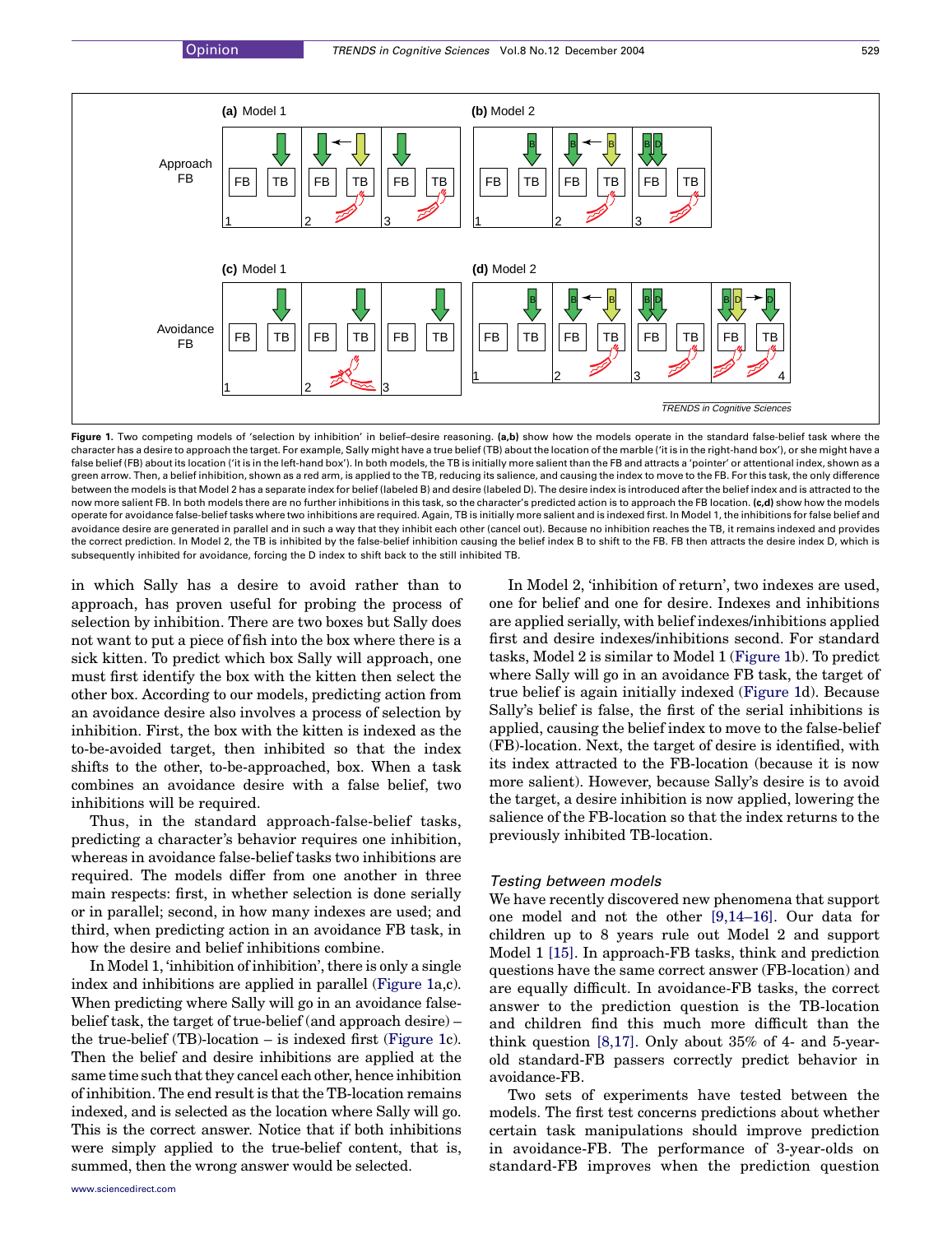

Figure 2. An avoidance false-belief task with a standard prediction question (a) is passed by only a fraction (25%) of those four-year-olds who pass an approach false-belief task. If the question is modified slightly to a 'look first' format, most four-year-olds again pass (b). An avoidance false-belief task with a third neutral (N) location has two equally correct answers (c). Six-year-olds who pass a two-location avoidance false-belief task show a strong bias to choose one of the correct answers in a three-location task. They overwhelmingly choose the true-belief (TB) location (d), as predicted by the inhibition-of-inhibition model (Model 1).

asks where Sally will look first [\[18,19\]](#page-5-0). The word 'first' could increase the salience of the FB-location, thereby reducing the inhibition required to select it [\[18\].](#page-5-0)

Should a 'look first' question likewise improve performance in the avoidance-FB task? Suppose a child has already correctly answered a think question just before we ask the 'look first' question (Figure 2a,b). Model 1 identifies belief and desire together, in parallel. So although it has calculated belief already, to answer the prediction question the model must recalculate belief along with desire. This gives the 'look first' question an opportunity to work. Model 1 therefore predicts that a 'look first' avoidance FB task will be easier. Model 2 operates serially. By answering (correctly) the think question, Model 2 completes the first of its steps. When we ask the 'look first' question, Model 2 completes its second step by simply adding desire to the already selected belief. However, re-use of the belief answer deprives the 'look first' question of an opportunity to help. Therefore, Model 2 predicts that the 'look first' question will not help 4-year-olds pass avoidance FB. Our experiments show that 'look first' does help under these circumstances [\[9\],](#page-4-0) supporting Model 1 over Model 2.

A second way to test the models is to add a third 'neutral' (N) location to the avoidance false-belief task (Figure 2c,d). With three locations, the task has two equally correct answers: in seeking to avoid the FB-location, Sally can validly go to either the TB-or N-locations. A child can pass by choosing both locations or by choosing one or other randomly. Both models predict that the child will select a particular answer (i.e. be biased). Model 1 predicts that children will selectthe TB-location: inhibitions for belief and desire occur in parallel and cancel out, leaving the TB-location most salient [\(Figure 3a](#page-3-0)). Model 2 predicts that children will select the N-location because in the end that is the only target that is uninhibited [\(Figure 3](#page-3-0)b). The models thus predict opposite biases.

Children aged between 4 and 8 years have been tested on several versions of the three-location task, and show a strong bias to select the TB-location over the N-location, again supporting Model 1 over Model 2 [\[14,15\]](#page-5-0). By contrast, adults show the opposite (Model 2) bias [\[15\]](#page-5-0). There are therefore several developmental shifts in selection processing: from 3–4 years (standard tasks solved), 5–6 years (avoidance tasks solved), and a late shift after 8 years to adult performance.

For 'theory-theorists', the shift from 3–4 years is evidence of a change in conceptual theory with only a minor role at most for processing factors [\[4\].](#page-4-0) However, growth in processing resources alone can easily account for this and the later shifts. It is also hard to see a role for 'simulation' in accounting for this data. Simulation theory postulates that I understand you by figuring out what I would do, think and feel in your situation and then attribute the result to you [\[20\].](#page-5-0) However, the mechanisms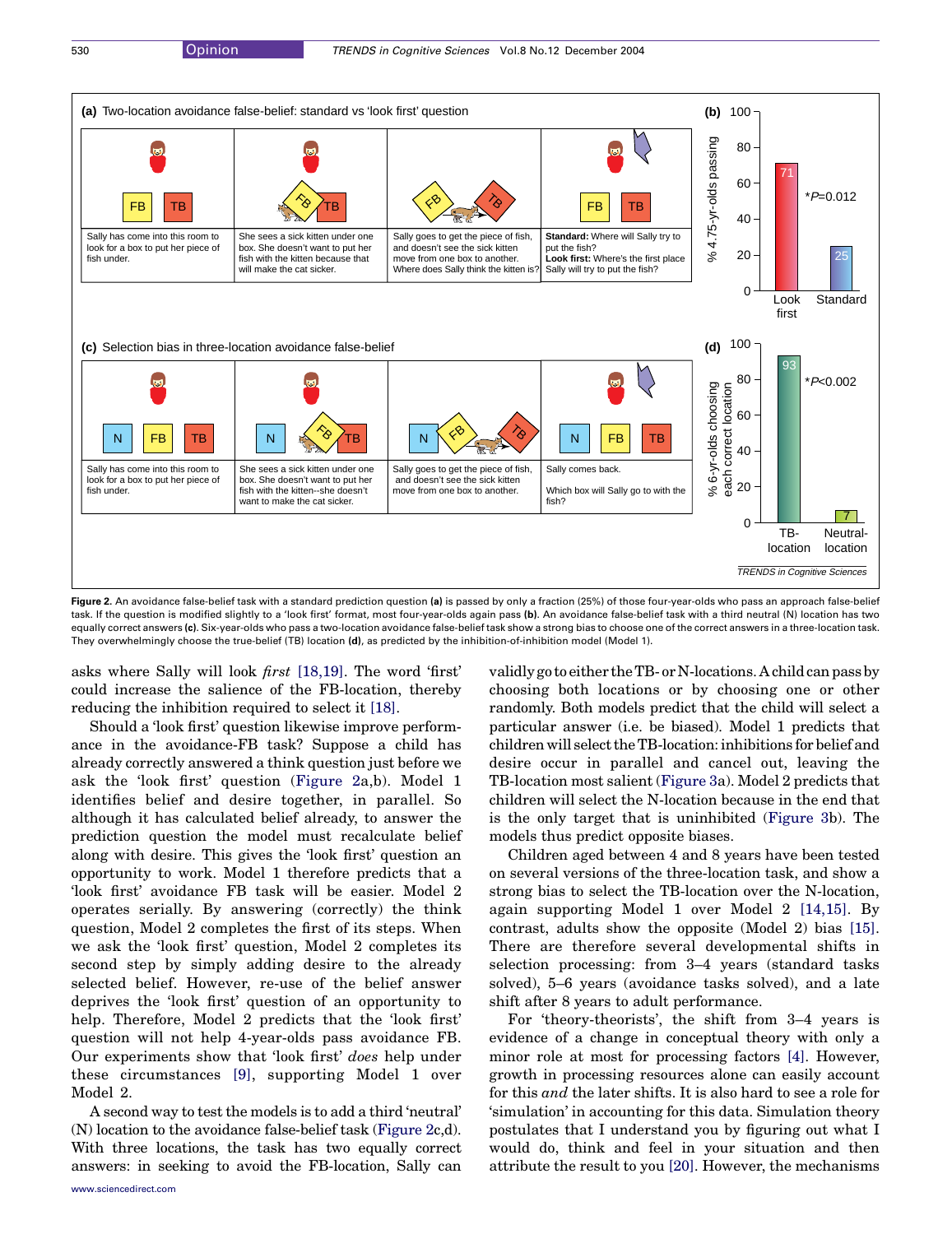<span id="page-3-0"></span>

Figure 3. Models 1 and 2 make different predictions for an avoidance false-belief task with three-locations. In this task, there are two equally correct answers to where a character will go to avoid FB, where they mistakenly believe that there is an object to be avoided. Therefore, successful subjects might choose either of the two remaining locations or both of them as their prediction for where the character will go. However, our models predict that subjects will be biased to choose one of the answers over the other. (a) For Model 1, the introduction of a third location makes no difference to how it operates. Because this is an avoidance desire false-belief task, two inhibitions are generatedinparallelandinhibiteachother.NoinhibitionreachesTBwhichthereforeremainsindexed.SubjectsshouldthereforepredictthatthecharacterwillgototheTB-location and not the neutral location (N). (b) For Model 2, the introduction of the third location means that the desire index D does not have to return to the still-inhibited TB-location. It will instead be attracted to the uninhibited N-location, as shown in the final frame. Subjects should therefore be biased to predict that the character will go to the N-location. In fact, children tested between 4 and 8 years show a strong Model 1 type bias. Model 2 is therefore ruled out.

of 'theory of mind' might simply figure out what one would do, think and feel in a given situation. If pronouns are in fact involved, there is currently no evidence that it is the first-person singular.

## 'Theory of mind' as heuristic

The Model 1 version of the ToMM-SP theory can account in detail for early 'theory of mind' [\[9\].](#page-4-0) Here we summarize the fundamentals of the theory. ToMM may be modular [\[21\],](#page-5-0) but SP appears to be penetrable to knowledge and instruction [\[9\].](#page-4-0) Both mechanisms develop, but SP is an especially important site of development because, early on, the inhibitory powers of SP are largely ineffective.

ToMM and SP together embody basic heuristic principles of theory of mind, so the child does not need to represent these as conceptual statements ('theories'). For example, the principle that people act to satisfy their desires in the light of their beliefs is represented implicitly in ToMM-SP's mode of operation. Further properties of this mode of operation that have been investigated and supported [\[8,9,16\]](#page-4-0) are that it can:

(a) provide candidate contents for belief attributions

(b) assign initial salience/confidence levels to candidate contents, with highest level to true-belief

(c) review and adjust initial levels in light of specific circumstances

(d) following review, select highest valued candidate.

Given this mode of operation, an account of early developmental change in reasoning about beliefs can be simple: namely, step (c) becomes more capable. One way in which step (c) becomes more capable is by accessing an increasing database of circumstances. A second way is through increasing inhibitory resources. Young children have severely limited inhibitory executive control [\[12,13,22,23\]](#page-4-0). Inhibitory control measures correlate with performance on the standard false-belief task [\[24–27\].](#page-5-0) Three-year-olds fail because they do not effectively inhibit the default true-belief attribution. False-belief situations, both natural and experimental, will typically appear to them as true-belief situations. For these children, false-beliefs, although hard, are nevertheless already conceivable. This means, crucially, that the door to learning is open.

# 'Theory of mind' as core architecture

Theory of mind is part of our social instinct, the product of core architecture for specialized learning. The fundamental design problem for a young brain that learns about invisible, intangible, abstract states like belief is being able to attend to such states in the first place [\[28\].](#page-5-0) Without noticing these states, the brain could not learn about them. On current evidence, the earliest processes that represent propositional attitudes appear during the second year of life as ToMM comes on-line. ToMM deploys the metarepresentational system [\[10\]](#page-4-0), introducing concepts like BELIEVE, DESIRE, and PRETEND, and grounding their meaning (reference) by its mode of operation. Any 'theorizing' comes later. The fundamental design specification for ToMM is: permit, promote and direct attention to these states to learn about them.

Recent evidence suggests that children even younger than 3 years solve false-belief tasks when non-verbal measures are used. Young preschool children will look at where the character thinks the target item is, even as they subsequently answer with its real location when asked where the character will look [\[29,30\].](#page-5-0) The eyes tacitly give the correct answer although the mouth spouts the wrong answer. Onishi and Baillargeon (unpublished data) have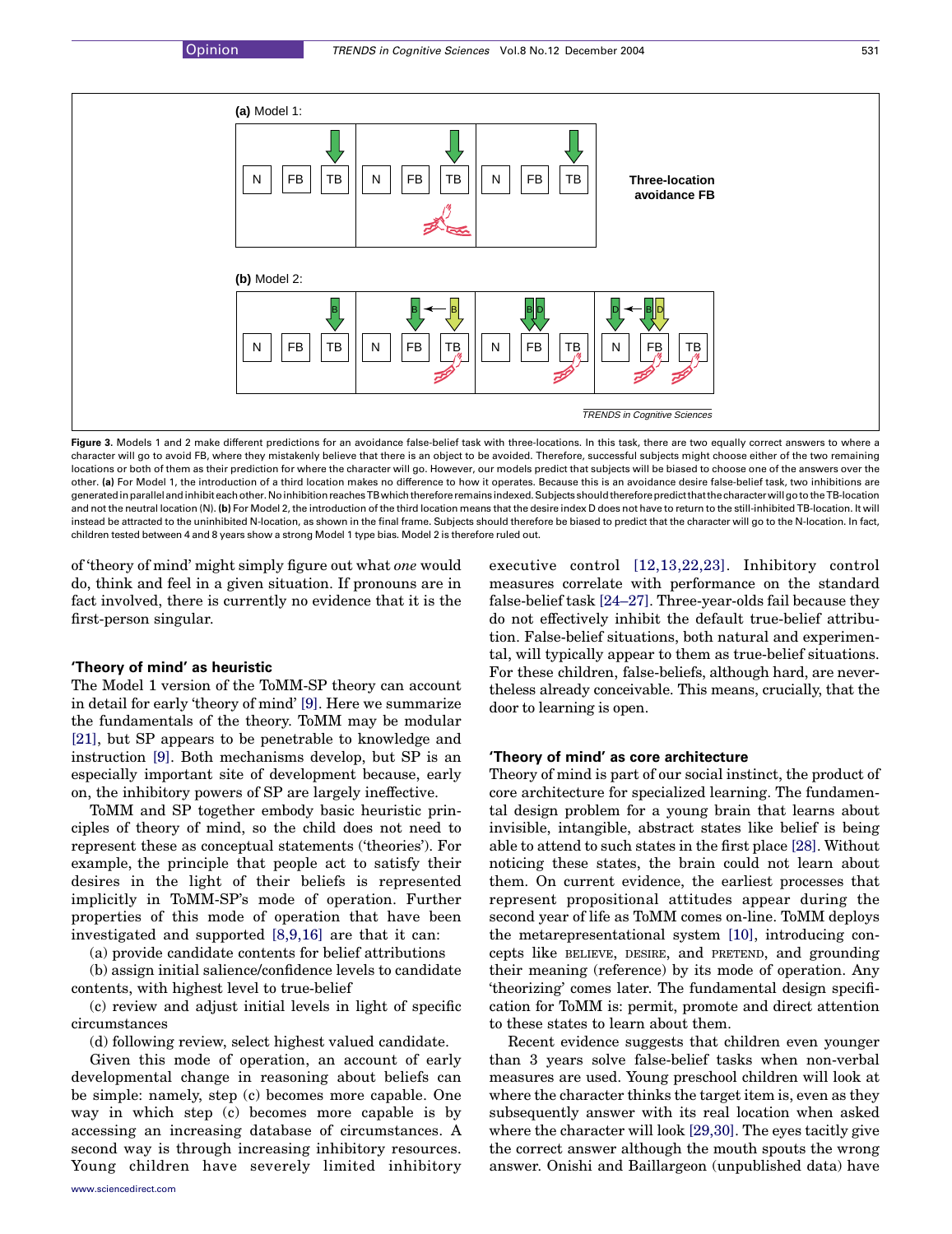<span id="page-4-0"></span>gone further using completely non-verbal tasks. Infants of 15 months of age show looking-time patterns that are consistent with attributing beliefs to agents, including true- and false-beliefs appropriate to the scenario viewed. Infants look longer when the actor searches in the truebelief location in false-belief scenarios and when the actor searches in the false-belief location in true-belief scenarios, the pattern predicted by the violation-of-expectation paradigm [\[31\].](#page-5-0) These findings underline the early role of ToMM as a core mechanism of attention, identifying learning opportunities as expectations are violated and directing attention to relevant sources of information  $(see Box 1).$ 

Could SP, and not ToMM, be the source of the truebelief default? SP is a non-modular, penetrable mechanism whose decisions can heavily influence voluntary behavior, such as talking and pointing. In reaching its decisions, SP accesses a learned database of circumstances relevant to selecting between candidate beliefs. An intriguing possibility is that, sometime between 15 and 30 months, SP learns to make the true-belief attribution the default – perhaps, as Onishi and Baillargeon suggest, by coming to discount an agent's lack of perceptual access. The child will encounter many occasions in which adults know things they have apparently not witnessed. Perhaps one task for SP is to learn about circumstances in which lack of access can be trusted. (See Box 2 for other questions for future research.)

Finally, ToMM-SP is consistent with neuroimaging results showing medial frontal cortex, especially the anterior paracingulate, as critically involved in selective belief–desire reasoning [\[32,33\].](#page-5-0) In this light, the distinctive social impairments of children with autism result, not from impaired high-level 'intellectual' theory-building, but from impairment to a basic instinct.

## Box 1. 'Theory of mind' as a mechanism of selective attention

Attention is nowadays usually thought of as *visual* attention. But an older sense also related it to thought. James wrote 'attention is...the taking possession by the mind...of one out of...several simul-taneously possible...trains of thought.' [\(\[34\]](#page-5-0) p. 403). The computational problems of thought-level selective attention might be similar to those at the vision level. The brain could have evolved solutions to higher-level problems by replicating, with modification [\[35\]](#page-5-0), circuits for visual attention. In our models, attention has polarity – it can be negative as well as positive – with the allocation of attention shifting accordingly. Negative attention is not the same as absence of attention and has its own specific effects. For example, shifting visual attention from one target to another requires inhibition of the initially attended target [\[36,37\]](#page-5-0) and produces 'inhibition of return' – resistance to the return of attention to a previously inhibited target [\[38\]](#page-5-0). Further examples of negative visual attention are negative priming – a target is harder to detect on a subsequent trial if it had to be ignored on a previous trial [\[39,40\],](#page-5-0) and visual marking – attention to the location of distractors can be voluntarily inhibited to enhance detection of later appearing targets [\[41\]](#page-5-0). Interestingly, visual marking can be switched off by other visual processes [\[42\],](#page-5-0) providing a visual parallel to our 'inhibition of inhibition'. Attentional processes in vision and in reasoning could have interesting and largely unexplored similarities.

#### Box 2. Questions for future research

• Why does Model 1 and not Model 2 capture children's performance on belief–desire reasoning? Does using only one index and operating in parallel make Model 1 computationally simpler?

- † Does Model 2 really capture adult heuristic belief–desire reasoning or is there another explanation for adult's Model 2 bias in the threelocation avoidance task?
- † When exactly does the shift from Model 1 to Model 2-like
- processing occur? Is it around puberty? What underlies this shift?
- † How are inhibitions triggered in selection processing?
- Is the selection process (SP) simply a domain-general executive process or is SP dedicated to 'theory of mind'? To what extent are frontal executive processes domain-specific?

#### Summary

Highly abstract 'theory of mind' concepts appear very early in life when general knowledge and reasoning powers are severely limited. They are the result of processing mechanisms specialized for establishing and maintaining the reference of the concepts. Modular processes that promote attention to mental states and facilitate learning about them appear very early and develop rapidly. However, the heuristic processes that select appropriate contents for mental states have a very lengthy development and undergo several major changes. We have modeled these processes as selection by inhibition. By proposing and testing competing models we have uncovered new phenomena in domain-specific learning. These suggest that we should be thinking much less about child 'theories' and much more about mechanisms.

#### Acknowledgements

Preparation of this article was supported by NSF grant BCS-0079917 awarded to A.M.L.

#### References

- 1 Premack, D. and Woodruff, G. (1978) Does the chimpanzee have a theory of mind? Behav. Brain Sci. 4, 515–526
- 2 Perner, J. (1991) Understanding the Representational Mind, MIT Press
- 3 Perner, J. (1995) The many faces of belief: reflections on Fodor's and the child's theory of mind. Cognition 57, 241–269
- 4 Wellman, H.M. et al. (2001) Meta-analysis of theory mind development: the truth about false-belief. Child Dev. 72, 655–684
- 5 Gopnik, A. (1993) How we know our minds: the illusion of first-person knowledge of intentionality. Behav. Brain Sci. 16, 1–14
- 6 Wimmer, H. and Perner, J. (1983) Beliefs about beliefs: representation and constraining function of wrong beliefs in young children's understanding of deception. Cognition 13, 103–128
- 7 Baron-Cohen, S. et al. (1985) Does the autistic child have a 'theory of mind'? Cognition 21, 37–46
- 8 Leslie, A.M. and Polizzi, P. (1998) Inhibitory processing in the false belief task: two conjectures. Dev. Sci. 1, 247–254
- 9 Leslie, A.M. et al. (2004) Belief–desire reasoning as a process of selection. Cogn. Psychol. (in press)
- 10 Leslie, A.M. (1987) Pretense and representation: the origins of 'theory of mind'. Psychol. Rev. 94, 412–426
- 11 Leslie, A.M. and Thaiss, L. (1992) Domain specificity in conceptual development: neuropsychological evidence from autism. Cognition 43, 225–251
- 12 Diamond, A. and Gilbert, J. (1989) Development as progressive inhibitory control of action: retrieval of a contiguous object. Cogn. Dev. 4, 223–249
- 13 Diamond, A. et al. (2002) Conditions under which young children CAN hold two rules in mind and inhibit a prepotent response. Dev. Psychol. 38, 352–362